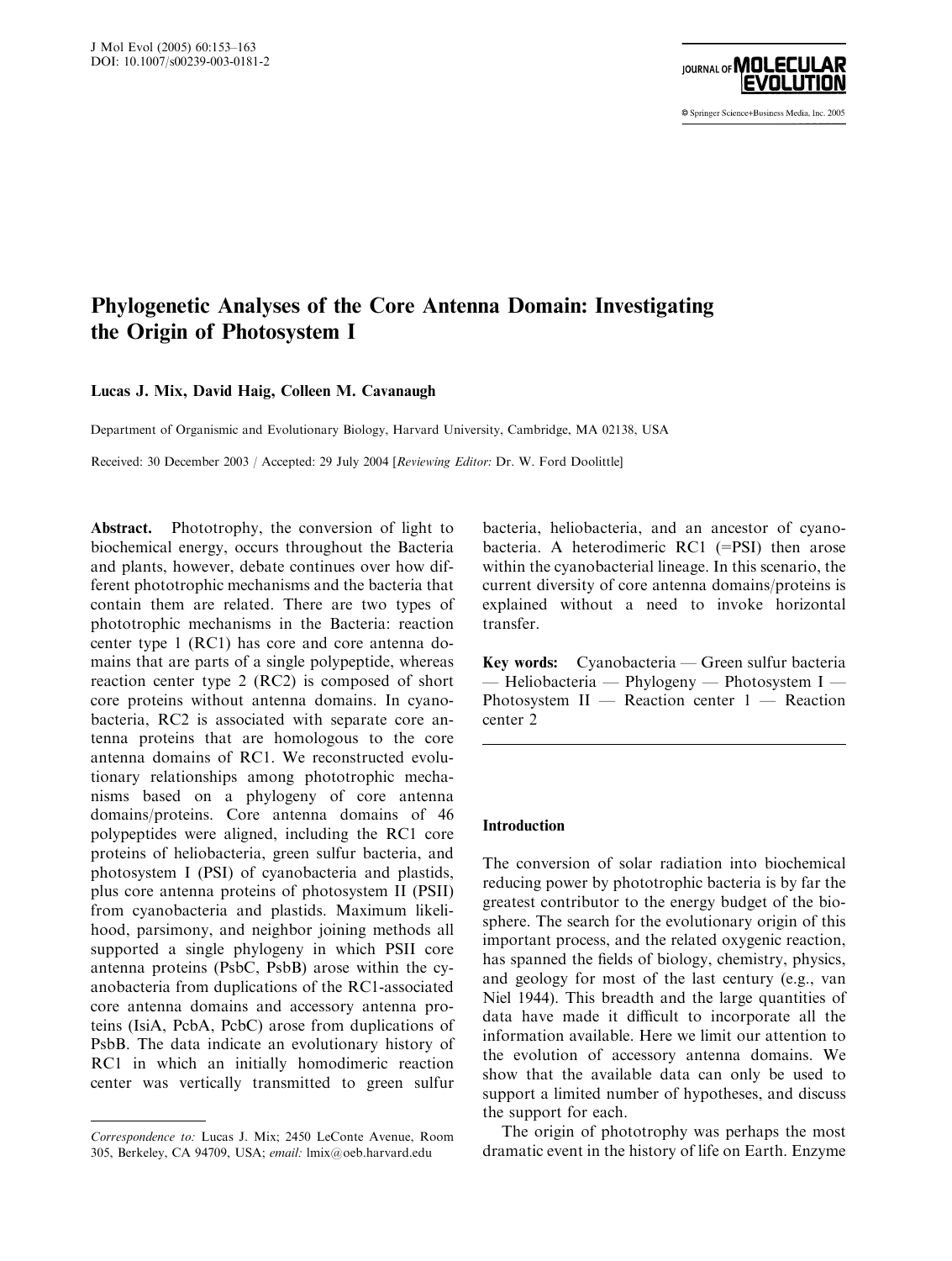

Fig. 1. Homology and structure of core antenna and core domains in phototrophic reaction centers. Each row represents a group of phototrophic bacteria. The second column indicates which domains correspond to RC1 and RC2. Proteins are labeled by gene name and arranged N terminal to C terminal so that the core antenna domain and core domain fall within the appropriate column. Note that all domains in a column are homologous. The final column diagrams the relative locations of a-helices in the photosynthetic membrane. Gray ovals correspond to the core domain and are marked with a I or II to reflect the type of reaction center in which they occur. Different circle colors correspond to the different proteins in the domain columns. The lines emphasize that several helices occur within the same polypeptide; they do not represent a loop. Heliobacteria and green sulfur bacteria have core heterodimers;  $(2\times)$  after the protein name reflects that a single gene codes for two proteins for each reaction center.

complexes, referred to as reaction centers (RCs), arose within some bacteria, allowing them to convert light into chemical energy. At a RC, photons excite electrons, which are then passed down a redox chain to a final electron acceptor. In the process, reduced compounds are produced that store chemical energy for later use. The simplest forms of phototrophy have insufficient reducing power to strip hydrogen and electrons from water molecules, leaving  $O_2$ ; hence they are termed anoxygenic. In oxygenic phototrophy, chlorophyll absorbs light at a shorter wavelength, generating enough reducing power to form oxygen (Blankenship 2002, 241–243; Blankenship and Hartman 1998). Oxygenic phototrophy arose in an ancestor of the modern cyanobacteria and made vast amounts of energy available to living processes wherever light and water were present (Des Marais 2000). Oxygenic bacteria caused the Precambrian rise in oxygen levels, producing the modern atmosphere, allowing modern respiration (Dismukes et al. 2001), and forming the ozone for UV protection. The evolutionary history of phototrophy, in particular, the origin of oxygenic photosynthesis, is central to understanding the history and diversity of life.

Phototrophy is present in all three domains of life—Archaea, Bacteria, and Eukarya—yet can be described as primarily a bacterial phenomenon. Bacteriorhodopsins, first observed in the Archaea, act as light-activated proton pumps but do not produce storable chemical energy in the form of reduced compounds (Oesterhelt and Stoeckenius 1971; DasSarma et al. 2001). Homologous proteins have

also been observed in  $\gamma$ -proteobacteria (Beja et al. 2000) and fungi (Bieszke et al. 1999). All other forms of phototrophy employ a bacterial type 1(RC1) or type 2 RC (RC2) (or both). Phototrophic eukaryotes have acquired their RCs by the endosymbiotic incorporation of a cyanobacterium within a eukaryotic cell. Chloroplasts are the descendants of these engulfed bacterial phototrophs (McFadden 2001).

Proteins forming phototrophic RCs in the Bacteria are presented in Fig. 1. RC1s have a long core protein that includes an antenna domain, while RC2s have a short core protein that does not possess an antenna domain. RC2s in cyanobacteria, however, are associated with antenna proteins that perform a function analogous to that of the antenna domain of RC1 core proteins (Schubert et al. 1998). Although structure and function clearly indicate homology of RC1 and RC2 core proteins (Schubert et al. 1998), sequence alignment and the exact nature of evolutionary relationships remain elusive.

Two hypotheses have been invoked to explain the length difference between RC1 and RC2 core proteins. In the first scenario, a short core protein, as occurs in RC2, is ancestral. RC1would then have been derived by the fusion of this core protein with an antenna domain (Mathis 1990; Xiong et al. 1998). In the second scenario, a long core protein with an antenna domain, as occurs in RC1, is ancestral. RC2 would then be derived by splitting the shorter RC2 core protein and the RC2-associated core antenna proteins from this longer ancestral molecule (Baymann et al. 2001; Mulkidjanian and Junge 1997;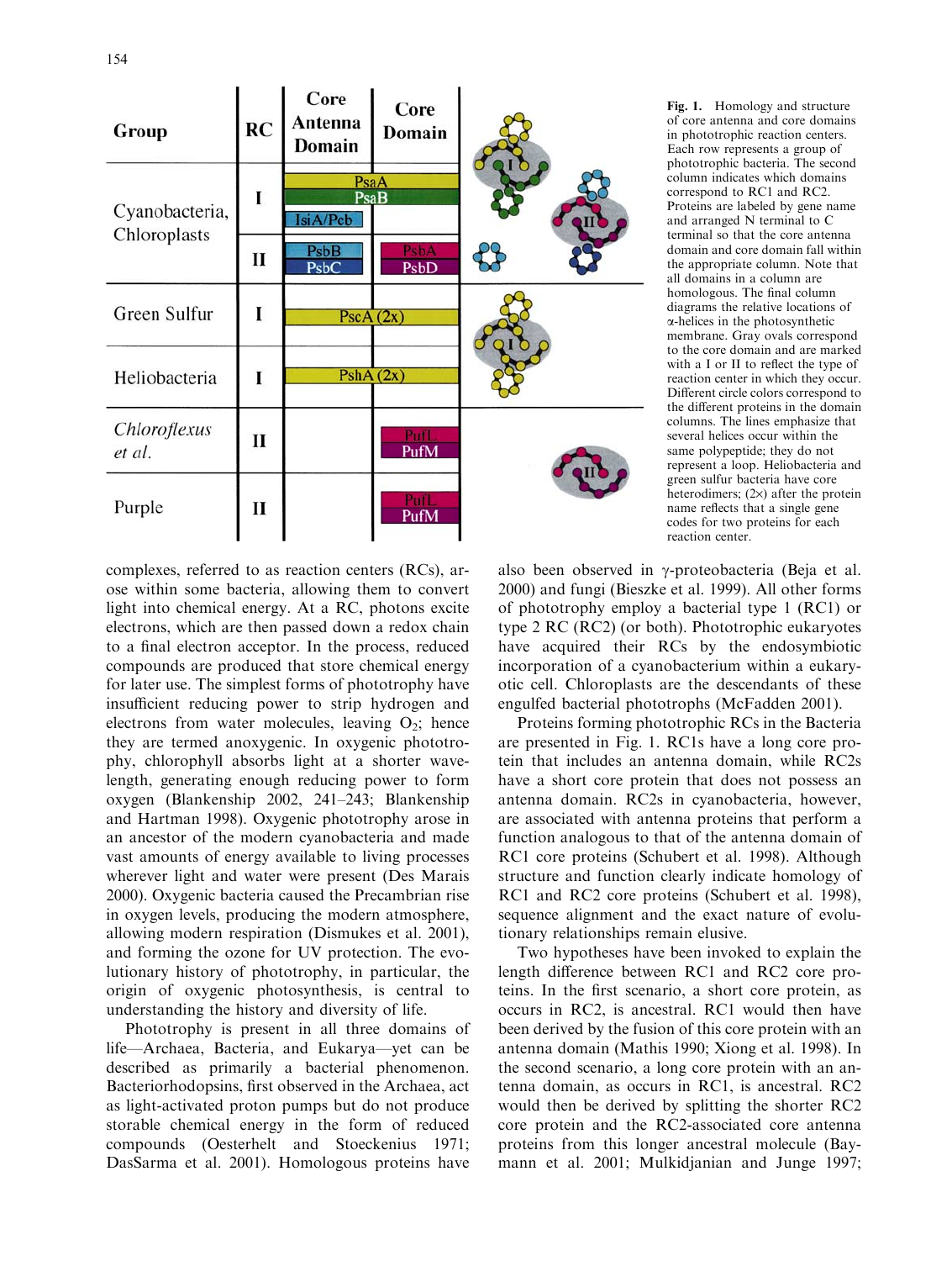

Fig. 2. Phylogenetic tree showing bacterial divisions, with phototrophic groups indicated in bold face. The tree is based on 16S rRNA data (adapted from Pace 1996).

Otsuka et al. 1992). Other authors are convinced that RC1 and RC2 have a common origin but remain agnostic as to which type of reaction center is ancestral (Blankenship 1992; Nitschke and Rutherford 1991). Here we present evidence for a third scenario combining elements of the first two: a short core protein was ancestral to the long core protein of RC1, but the RC2-associated core antenna proteins of cyanobacteria were derived by cleavage from an RC1 core protein.

Five divisions of Bacteria include phototrophic members (Fig. 2). No two phototrophic groups are closely related on 16S rRNA phylogenies, and RC1 and RC2 are interspersed on the tree without any clear pattern (Fig. 2). Oxygenic cyanobacteria possess both types of RC and form a cohesive monophyletic group. The other groups, all anoxygenic, possess either RC1or RC2 but not both. The heliobacteria are a monophyletic group within the grampositive bacteria and possess RC1. Green sulfur bacteria also possess RC1but are placed in their own division. Purple phototrophs are interspersed among nonphototrophic taxa in the proteobacteria and possess RC2. Chloroflexus and related species are filamentous anoxygenic phototrophs that possess RC2. This broad, yet sporadic, distribution continues to be a challenge in attempts to locate the origin of phototrophy.

Evolutionary relationships among phototrophic bacteria have long been controversial (reviewed by Baymann et al. 2001). Phylogenies based on molecules that are not directly required for photosynthesis have produced conflicting results. In trees based on 16S rRNA, Chloroflexus is on an early branch, followed by green sulfur bacteria, proteobacteria, and then heliobacteria and cyanobacteria (Fig. 2) (Pace 1996). By contrast, an analysis of conserved amino acid sequence insertions suggested that heliobacteria were basal, followed by *Chloroflexus*, cyanobacteria, then green sulfur bacteria and proteobacteria (Gupta et al. 1999). A combined data set of 14 proteins produced an entirely different tree, which groups cyanobacteria and proteobacteria, to the exclusion of gram-positive bacteria (Brown et al. 2001). In one recent analysis, orthologs of 188 genes were obtained for a single representative of each phototrophic group (Raymond et al. 2002). From that set, maximum likelihood phylogenies found genes that supported all 15 possible unrooted trees, with no tree supported by more than 15% of the genes. These disagreements may result from the use of different phylogenetic methods, convergent evolution, a lack of phylogenetic signal, and/or horizontal transfer. There seems little prospect that a definitive phylogenetic tree of the major divisions of the Bacteria will be available in the near-future (Doolittle 1999; Raymond et al. 2002). The recent discovery of photosynthetic core genes in a virus presents a means for horizontal transfer (Mann et al. 2003). While relationships between organisms present major problems, real progress can be made toward understanding the evolution of phototrophy by limiting our scope to a single protein or mechanism.

The patchy distribution of phototrophy, and of RC1and RC2, has raised the possibility of horizontal transfer among bacterial lineages. If this is the case, phototrophic mechanisms may have a different phylogeny from the organisms with which they are currently associated. Unfortunately, phylogenies based on genes directly involved in photosynthetic function have also failed to give consistent results. In a phylogeny based on nine bacteriochlorophyll biosynthesis genes, Chloroflexus and green sulfur bacteria formed one clade, cyanobacteria and heliobacteria another, and proteobacteria were basal (Xiong et al. 2000). All nine genes were reported to independently support the same topology or an alternative with the  $Chlor of lexus$  + green sulfur bacteria clade moved onto the branch leading to the proteobacteria. Our attempts to repeat this analysis have resulted in multiple conflicting topologies. Further, a clade that unites *Chloroflexus* and green sulfur bacteria is difficult to reconcile with their distant positions on the 16S rRNA tree and their different RC types. Raymond et al. (2002) found that a set of 36 phototrophy-related genes failed to agree on a favored tree. No clear evolutionary signal stands out and it may be impossible to reconstruct the history of RCs by analyzing molecules not directly involved. Core proteins, and their associated antenna proteins, present a unique opportunity to view the evolution of phototrophy directly. The history of a process must be consistent with the history of the molecules mediating that process.

In this study a molecular phylogeny of the core antenna domains of RC1and the related core an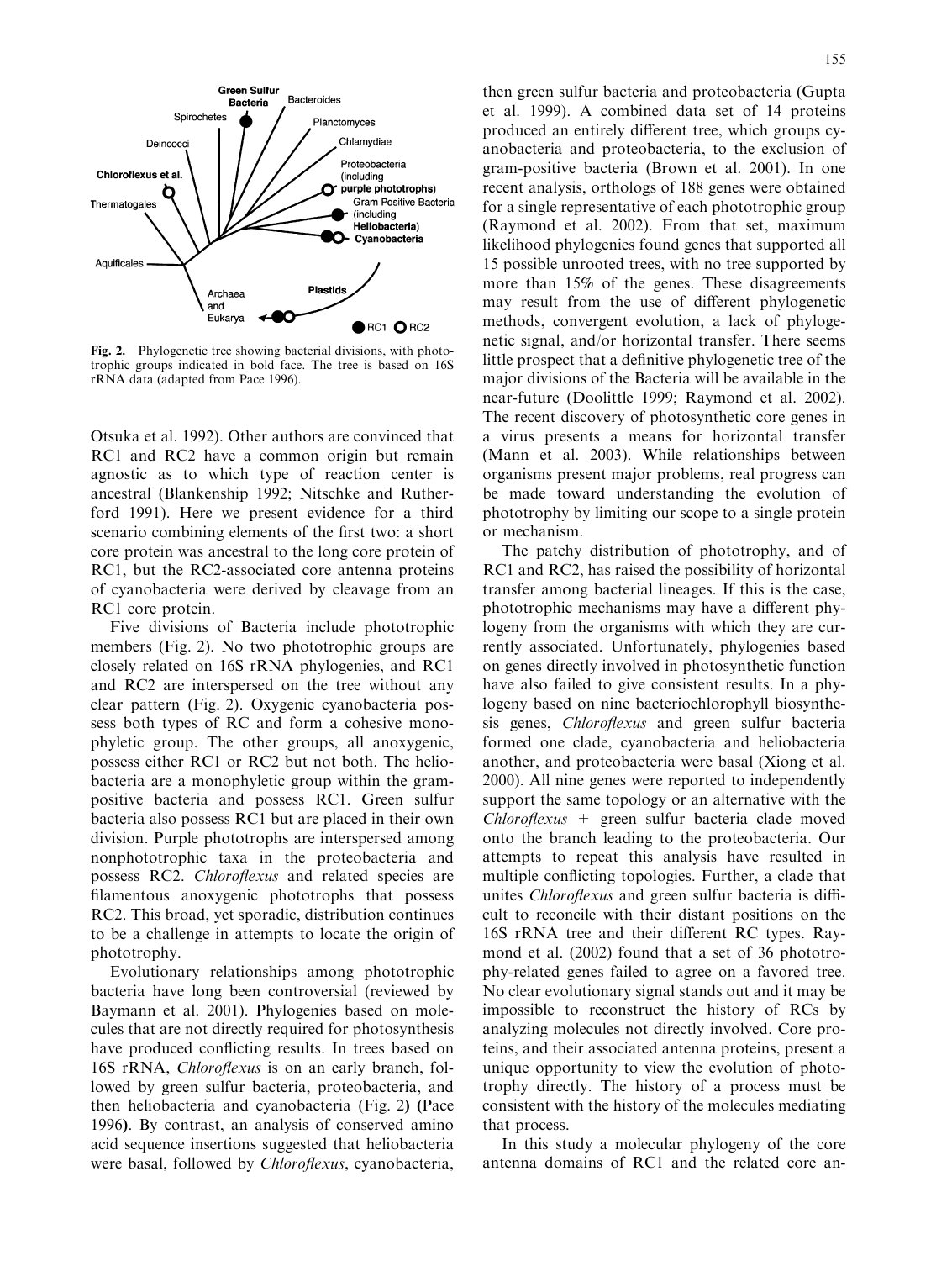tenna proteins of RC2 is used to shed light on the origin of phototrophy in the Bacteria, addressing three questions. First, does the current genetic nomenclature describe natural categories? In other words, do current gene names correspond to clades? Second, did photosynthesis arise in a common ancestor of all current photosynthetic groups, with its current patchy distribution explained by loss in many lineages, or was photosynthesis acquired by some groups as the result of horizontal transfer? Third, are the recognized homologies between RC1and RC2 explained by a fragmentation of core and core antenna domains in an ancestor of RC2 or by their fusion in an ancestor of RC1?

# Dramatis Personae

Reaction Centers. RC1 and RC2 share many structural features. At the center are 10 transmembrane  $\alpha$ -helices forming a handshake motif. This acts as a scaffold for a series of six pigment molecules, either chlorins or bacteriochlorins (Fig. 1). A ''special pair'' of (bacterio)chlorins acts as a photon trap. Photons excite an electron in the special pair, which then reduces one of the adjacent (bacterio)chlorin molecules, starting a redox chain. The arrangement of pigments is always symmetric or pseudosymmetric, with three on each side. Homodimeric RC1 complexes from heliobacteria and green sulfur bacteria probably have true symmetry, but evidence remains inconclusive (Hauska et al. 2001). The remaining RCs are all heterodimeric, and not perfectly symmetrical. Structural studies on heterodimeric RC1 complexes show a pseudosymmetric arrangement with electron transfer occurring primarily along one branch (Schubert et al. 1998). The conservative nature of the (bacterio)chlorin and  $\alpha$ -helix placements suggests a single origin of phototrophy for all Bacteria (Blankenship 1992; Schubert et al. 1998).

The terminology of RCs and associated proteins can be confusing, with different names being given to related proteins in different groups, and with the names of genes sometimes differing from the names of the polypeptides they encode. We use gene names —which are standardized and consistent across species—to refer to both a gene (in italics) and its encoded polypeptide (capitalized and in roman type).

Reaction Centers of Type 2 (RC2). RC2, the simpler type of reaction center, is organized around two core proteins, each with five transmembrane  $\alpha$ helices (Fig. 1). After photon excitation, the special pair initiates a redox chain that involves two additional (bacterio)chlorins and a quinone. The electron is then returned to the special pair (cyclic electron transport) or temporarily stored in a pool of reduced quinones (Blankenship 2002, chap. 7). The crystal structure of RC2 from the purple proteobacterium Rhodopseudomonas viridis is the most detailed picture currently available (Deisenhofer et al. 1995). This RC is a heterodimer of two core proteins, PufL and PufM. Homologous proteins have also been isolated from Chloroflexus aurantiacus and used to identify  $pufL$  and  $pufM$  genes in this species (Shiozawa et al. 1989), but crystallographic analysis has proved difficult (Feick et al. 1996).

The RC2 complex of oxygenic phototrophs is called Photosystem II (PSII). Structural analyses of this complex are available from a cyanobacterium (Zouni et al. 2001) and a chloroplast (Rhee et al. 1998). In addition to its core proteins (PsbA and PsbD), PSII contains core antenna proteins (PsbB and PsbC), each composed of six transmembrane  $\alpha$ helices with paired histidines acting as chlorophyll binding sites (Barber et al. 2000). These chlorophylls trap photons and channel their energy to the reaction center. PsbB and PsbC show homology to the antenna domains of RC1 core proteins (Barber et al. 2000) but appear unrelated to the light-harvesting complexes found in anoxygenic species. Thus RC2 core sequences are represented by PsbA and PsbD (from cyanobacteria and plastids) and PufL and PufM (from phototrophic proteobacteria), while core antenna proteins PsbB and PsbC (from cyanobacteria and plastids) are also present at the reaction center.

Reaction Centers of Type 1 (RC1). The core proteins of RC1 have 11 transmembrane  $\alpha$ -helices. These proteins can be subdivided into a core domain that corresponds to the entire core protein of RC2 and a core antenna domain that is homologous to the PsbB/PsbC core antenna proteins of PSII (Fig. 1) (Schubert et al. 1998). The core domain consists of five a-helices from the C-terminal end of the core protein. The remaining six  $\alpha$ -helices form the core antenna domain (Schubert et al. 1998). After photon excitation, the special pair initiates a redox chain, involving two additional (bacterio)chlorins and an iron–sufur cluster. The chain can be circular, recycling a single electron, or noncircular, requiring an electron donor and reducing  $NAD<sup>+</sup>$  to NADH (Blankenship 2002, chap. 7).

Sequence and structural data are readily available for Photosystem I (PSI), the RC1 in oxygenic phototrophs, but scarce for RC1 in anoxygenic species. The most detailed structure is for PSI of Synechococcus elongatus  $(2.5-\text{Å}$  resolution [Jordan et al. 2001]). In cyanobacteria and plastids, the core heterodimer is composed of two proteins (PsaA and PsaB). In contrast, heliobacteria and green sulfur bacteria have core homodimers (subunits known as PshA and PscA, respectively) (Schubert et al. 1998). Liebl (1993) isolated and sequenced the *pshA* gene from *Heliobacillus* mobilis, noting that the translated sequence had regions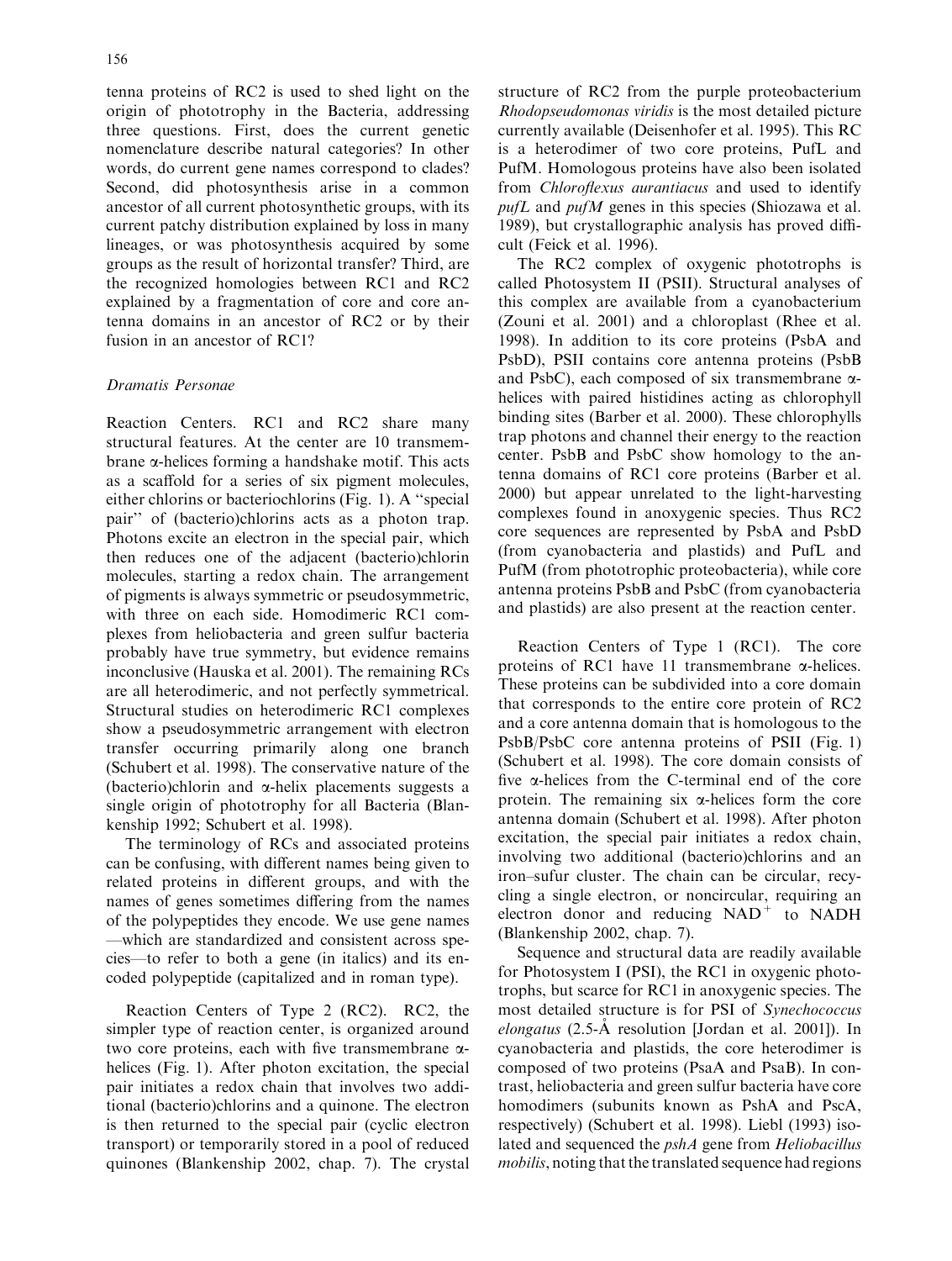|  |  | Table 1. Species and gene sequences used in phylogenetic analyses |  |  |  |
|--|--|-------------------------------------------------------------------|--|--|--|
|--|--|-------------------------------------------------------------------|--|--|--|

|                           |           | RC2  |          | RC1  |          | Core antenna |          |
|---------------------------|-----------|------|----------|------|----------|--------------|----------|
| Group                     | Abbrev.   | Gene | GenBank  | Gene | GenBank  | Gene         | GenBank  |
| Heliobacteria             |           |      |          |      |          |              |          |
| Heliobacillus mobilis     | Hm        |      |          | pshA | L19604   |              |          |
| Heliophilum fasciatum     | Hf        |      |          | pshA | AY525370 |              |          |
| Green sulfur bacteria     |           |      |          |      |          |              |          |
| Chlorobium limicola       | Cl        |      |          | pscA | M94675   |              |          |
| Chlorobium tepidum        | Ct        |      |          | pscA | AE012952 |              |          |
| Cyanobacteria             |           |      |          |      |          |              |          |
| Fischerella muscicola     | Fm        |      |          |      |          | isiA         | AJ295840 |
|                           |           |      |          |      |          | pcbC         | AJ296146 |
| Nostoc punctiforme        | Np        | psbB | NC003272 | psaA | NC003272 |              |          |
|                           |           | psbC | ,,       | psaB | ,,       |              |          |
| Prochlorothrix hollandica | Ph        | psbB | P27200   | psaA | AY026898 | pcbA         | X97043   |
|                           |           | psbC | PHU40144 | psaB | , ,      |              |          |
| Prochloron didemni        | Pd        |      |          |      |          | $\ast$       | Z72475   |
| Prochlorococcus marinus   | Pm        |      |          |      |          | pcbA         | U57661   |
| Synechocystis PCC 6803    | Sy        | psbB | M17109   | psaA | X58825   | <i>isiA</i>  | M23639   |
|                           |           | psbC | M21538   | psaB | ,,       |              |          |
| Eukaryotes                |           |      |          |      |          |              |          |
| Cyanidium caldarium       | Cc        | psbB | AF022186 | psaA | AF022186 |              |          |
|                           |           | psbC | ,,       | psaB | , ,      |              |          |
| Euglena gracilis          | Eg        | psbB | X70810   | psaA | X70810   |              |          |
|                           |           | psbC | ,,       | psaB | ,,       |              |          |
| Lotus japonicus           | Lj        | psbB | AP002983 | psaA | AP002983 |              |          |
|                           |           | psbC | , ,      | psaB | ,,       |              |          |
| Mesostigma viride         | Mv        | psbB | AF166114 | psaA | AF166114 |              |          |
|                           |           | psbC | , ,      | psaB | , ,      |              |          |
| Odontella sinensis        | <b>Oi</b> | psbB | Z67753   | psaA | Z67753   |              |          |
|                           |           | psbC | ,,       | psaB | , ,      |              |          |
| Oryza sativa              | $\rm Os$  | psbB | X15901   | psaA | X15901   |              |          |
|                           |           | psbC | , ,      | psaB | , ,      |              |          |

*Note.*  $(*)$  Light-harvesting protein.

of high amino acid identity with PsaA and PsaB (cyanobacterial RC1 cores) and PsbC (cyanobacterial RC2 core antenna). A core antenna domain sequence is also available from Heliophilum fasciatum (Mix et al. 2004). While redox kinetics have been studied, no crystal structures have been published for heliobacteria (Neerken and Amesz 2001). To date, only two pscA sequences are available from Chlorobium limicola and C. tepidum, and these sequences are nearly identical (96% aa identity). The structure of RCs and related proteins in green sulfur bacteria has been reviewed by Hauska et al. (2001). Thus, the known diversity of RC1 core sequences is represented by PsaA and PsaB (from cyanobacteria and plastids), PshA (from heliobacteria), and PscA (from green sulfur bacteria).

Accessory Antennas. Accessory antennas —polypeptides that contain a core antenna domain similar to PsbC—have been found associated with PSI in some cyanobacteria. One such protein, IsiA (iron stress induced A), forms 18-member antenna rings around PSI when access to iron is limited. Prochlorophytes (cyanobacteria containing chlorophyll b) living in low-light environments have been found to possess multiple genes for accessory antenna proteins known as pcbA–pcbG (Garczarek et al. 2001). Groups of eight pcbs (prochlorophyte chlorophyll binding proteins) have been found associated with PSII (Bibby et al. 2003). Electron microscopy suggests that the antenna arrays allow each reaction center to capture more photons (Bibby et al. 2001; Boekema et al. 2001). Sequence and functional similarities have been noted by several authors (Bibby et al. 2003; LaRoche et al. 1996).

# **Methods**

#### Sequence Selection and Alignment

Forty-six genes were chosen from GenBank to reflect the broad diversity of core antenna domains (Table 1). These include all known sequences of RC1 core proteins from heliobacteria (PshA) and green sulfur bacteria (PscA). Cyanobacterial and plastid sequences were chosen considering both taxonomic diversity and sequence availability. For most taxa, our analyses included sequences from both the PSI core (psaA, psaB) and the PSII core antenna (psbB, psbC) genes. Cyanobacteria are represented by sequences from a prochlorophyte (Prochlorothrix) as well as from filament-forming (Nostoc) and single-celled (Synechocystis) genera. Chloroplasts are represented by sequences from a monocot (Or-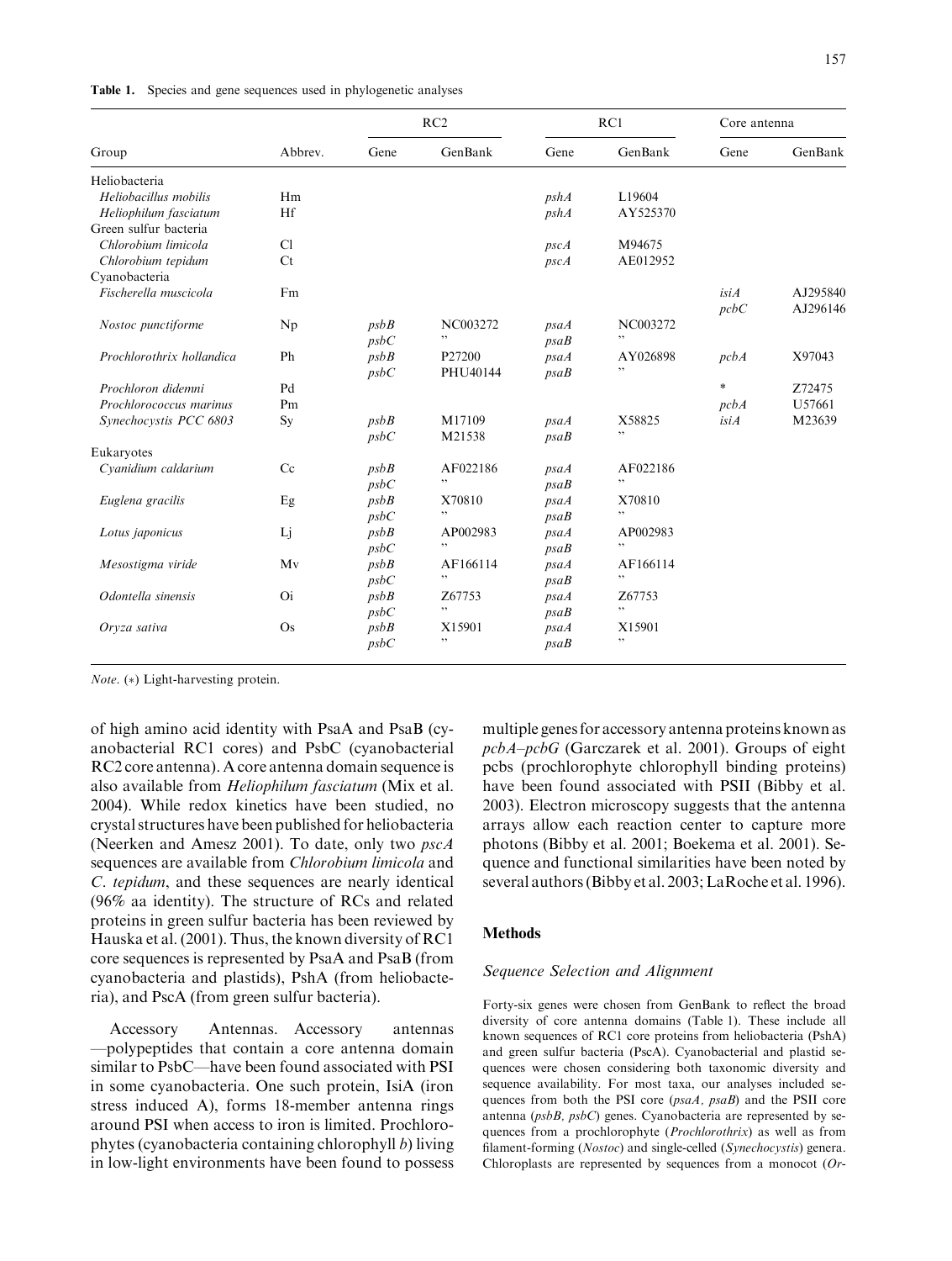|                          | <b>Transmembrane 1</b>                                                                         | <b>Transmembrane 2</b>                                                                     | <b>Transmembrane 3</b>                                                                                                                           |
|--------------------------|------------------------------------------------------------------------------------------------|--------------------------------------------------------------------------------------------|--------------------------------------------------------------------------------------------------------------------------------------------------|
| Ph–psaA 10               | D-VSRKIFSAHFGHLAVIFIWLSGA-YF35106                                                              | ATAIGALVMAGLMLFAGWFHY 126.142                                                              | MLNHHLSVLLGCGSLGWAGHLIHIS 166                                                                                                                    |
| Np-psaA 68               | D-ISRKIFSAHFGHLAVVMVWLSGM-IF93161                                                              | VTAIGGLVLAGLFLFAGWFHY 181…197                                                              | MLNHHLQVLLGCGSLGWAGHLIHVS 221                                                                                                                    |
| Sy-psaA                  | 67 D-VSRKIFSAHFGHLAVVFVWLSGM-YF92160                                                           | CTAIGGLVMAALMLFAGWFHY 180196                                                               | MMNHHLAGLLGLGSLGWAGHQIHVS 220                                                                                                                    |
|                          | Cc-psaA 68 D-ISRKIFSAHFGQLSLIFIWLSGM-YF93161                                                   | VTALGGLFMAGLMAFGGWFHY 181197                                                               | MLNHHLAGLLGLGSLSWAGHOIHVS 221                                                                                                                    |
|                          | Eg-psaA 68 D-ISRKVFSAHFGQLAIIEIWLSGM-FF93161                                                   | ITALTGLIFSAVLFFAGWFHY 181197                                                               | MLNHHLSGLLGLGCLSWAGHQIHVS 221                                                                                                                    |
|                          | Mv–psaA 67 D–ISRKVFSAHFGQLAVIFIWLSGM–YF92…160<br>Lj-psaA 65 D-ISRKIFSAHFGQLSIIFLWLSGM-YF90.158 | TTAIGGLIAAGLMFFAGWFHY 180…196<br>CTAIGGLVFAALMLFAGWFHY 178.194                             | MMNHHLAGLLGLGSLSWAGHQIHVS 220<br>MLNHHLAGLLGLGSLSWAGHQVHVS 218                                                                                   |
|                          | Os-psaA 65 E-ISRKVFSAHFGQLSIIFLWLSGM-YF90158                                                   | CTAIGALIFASLMLFAGWFHY 178_194                                                              | MLNHHLAGLLGLGSLSWAGHQIHVS 218                                                                                                                    |
|                          | Oi-psaA 68 E-VSRKIFSAHFGQLAVIFLWISGM-HF93161                                                   | WIAIGGLIMSALMLFAGWFHY 181…197                                                              | MMNHHLAGLLGLGCLSWSGHQIHIA 221                                                                                                                    |
|                          | Ph-psaB 40 ENLYQKIFASHFGHLAIIFLWTSGN-LF66137                                                   | QGSIFLMVLAALMLFAGWLHL 157174                                                               | RLNHHLAGLFGVSSLAWAGHLIHVA 198                                                                                                                    |
|                          | Np-psaB 40 ENLYQKIFATHFGHLAIIFLWASSL-LF66137                                                   | NGSVFLLLFAAVLLFAGWLHL 157174                                                               | RLNHHLAGLFGVSSLAWAGHLIHVA 198                                                                                                                    |
|                          | Sy-psaB 40 ENLYQKIFASHFGHIAIIFLWTSGT-LF66-137                                                  | SGAVFLLVLASLFLFAGWLHL 157174                                                               | RLNHHLAGLFGVSSLAWAGHLVHVA 198                                                                                                                    |
|                          | Cc-psaB 40 ENLYQKIFASHFGHLAIIFLWTSGN-LF66.137                                                  | AGALFLLVLAALCMFAGRLHL 157174                                                               | RLNHHLSGLFGLSSLAWCGHLIHVA 198                                                                                                                    |
|                          | Eq-psaB 40 NNLYQKIFASHFGQLAIIFLWTSGN-LF66.137                                                  | NGSMFLLFIATLALFAGWLHL 157.174<br>IGALFLLITASMTLFAGWLHL 157174                              | RLNHHLSALFGLSSLAWSGHLIHVA 198                                                                                                                    |
|                          | Mv-psaB 40 ENLYQKIFASHFGQLAIIFLWTSGN-LF66137<br>Lj-psaB 40 ERLYQNIFASHFGQLAIIFLWTSGN-LF66137   | SGALFLLFLSAISLLAGWLHL 157174                                                               | RLNHHLSGLFGVSSLAWTGHLIHVA 198<br>RLNHHLSGLFGVSSLAWTGHLVHVA 198                                                                                   |
| Os-psaB 40               | ERLYQNIFASHFGQLAIIFLWTSGN-LF66137                                                              | TGALFLLFLSTLSLIGGWLHL 157174                                                               | RLNHHLSGLFGVSSLAWTGHLVHVA 198                                                                                                                    |
| Oi-psaB 40               | ENLYQKIFASHFGHLAVIFLWTAGN-LF66136                                                              | LGSVGLLLLSCALLFAGWLHL 156.173                                                              | RLNHHLSGLMGVSSLAWTGHLVHVA 197                                                                                                                    |
| Hm–pshA 23               | PATRGAVLKAHINHLGMVAGFVSFV-LV 4987                                                              | MVARLHLPAAIIFWIIG--HI 105124                                                               | VAQFHFLALVATL---WGMHMAYI- 145                                                                                                                    |
| Hf-pshA 21               | PSSRSDVMRAHTNHLGIVAGFVSFF-LV 47.85                                                             | FVARMHLLAAVILWAIG--HF 103.121                                                              | VAQFHFFALIATL---WGIQMAFIG 142                                                                                                                    |
|                          | Ct-pscA 69 KLDDEQVVGGHLALLG-VLGFIMGI-YY94.145                                                  | GWAAFHFLVGSVLIFGGWRHW 165205                                                               | ALGPHAVYMSLLFLG-WGIVMWAIL 228                                                                                                                    |
|                          | Cl-pscA 69 KIDDEQVVGGHLALLG-VLGFIMAI-YY94.145<br>Ph-psbB 13 INDPGRLLAVHLMHTALVLGWAGSMALY 4095  | LWAGYHFIAGSVLIFGGWRHW 165205<br>GVALMHIVLSGLFFLAAVWHW 115138                               | ALGPHAVYMSLLFLG-WGLVMWLIL 228<br>IFGGHLFLLGFLCFNFGTFHLTGIF 162                                                                                   |
| Np–psbB 13               | LNDPGRLISVHLMHTALVAGWAGSMALY 4095                                                              | GVAAAHIVLSGLLFLAAVWHW 115138                                                               | MFGIHLFLSGLLCFGFGAFHVTGLF 162                                                                                                                    |
|                          | Sy-psbB 13 LNDPGRLISVHLMHTALVAGWAGSMALY 40.95                                                  | GVAAAHIVLSGLLFLAAVWHW 115138                                                               | MFGIHLFLSGLLCFGFGAFHLTGVW 162                                                                                                                    |
|                          | Cc-psbB 13 LNDPGRLISVHLMHTALVSGWAGSMALY 40.95                                                  | GVALTHIVLSGLLFLASIWHW 115138                                                               | VFGIHLVLSSLLCFGFGAFHVTGLF 162                                                                                                                    |
| Eq–psbB 13               | LNDPGRFISVHLMHTALVSGWAGSMALY 4095                                                              | GVAVAHIILSGLLFLAAIWHW 115138                                                               | VFGVHLFLSGALCLAFGVFHVTGVF 162                                                                                                                    |
|                          | Mv-psbB 13 LNDPGRLISVHIMHTGLVSGWAGSMAFY 40.103                                                 | GVAATHIILAGLMFLASMWHW 123146                                                               | IFGIHLFLSGLLCFGFGAFHVTGLF 170                                                                                                                    |
| Lj-psbB 13               | LNDPGRLLAVHIMHTALVAGWAGSMALY 40.95                                                             | GVAGAHIVFSGLCFLAAIWHW 115138<br>GVAGAHIVFSGLCFLAAIWHW 115.138                              | IFGIHLFLAGLACFGFGAFHVTGLY 162                                                                                                                    |
|                          | Os-psbB 13 LNDPGRLLSVHIMHTALVSGWAGSMALY 40.95<br>Oi-psbB 13 LNDPGRLIAVHLMHTALVAGWAGSMALY 4095  | GVALSHIILSGMCFLAAIWHW 115.138                                                              | IFGIHLFLAGVACFGFGAFHVTGLY 162<br>IFGIHLFLSGLLCFGFGAFHVTGLF 162                                                                                   |
|                          | Ph-psbC 30 INLSGKLLGAHVAHAGLIVFWAGAMTLF 57100                                                  | IVGVLHLISSAVLGLGGVYHT 120147                                                               | ILGFHLIVLGIGASLFVFKAMFFGG 171                                                                                                                    |
|                          | Np-psbC 43 INLSGKLLGAHVAHAGLIVFWAGAMTLF70113                                                   | VVGVLHLISSAVLGFGGIYHA 133…160                                                              | IIGFHLIILGFGALLLVAKAMFFGG 184                                                                                                                    |
|                          | Sy-psbC 42 INLSGKLLGAHVRHAGLIVFWAGAMTLF 69.112                                                 | VVGVLHLISSAVLGLGGIYHA 132159                                                               | IIGYHLILLGCGALLLVFKAMFFGG 183                                                                                                                    |
| Cc-psbC 43               | INLSGKLLGAHVAHAGLIVFWTGAMTLF70113                                                              | ATGVIHLVSSAVLGFGGIYHS 133160                                                               | ILGIHLILLGIGAFLLVIKALFIGG 184                                                                                                                    |
| Eg–psbC 31               | INVSGKLLGAHVAHAGLIVFWTGAMNLF 58101                                                             | VCGVLHLISSAVLGFGGVFHS 121148                                                               | ILGIHLCFLGLGALLLAWKAMYGGG 172                                                                                                                    |
| Mv-psbC 31               | INLSGKLLGAHVAHAGLIVFWAGAMNLF 58111                                                             | VSGVLHLISSAVLGFGGVYHS 131158                                                               | ILGIHLIVLGVGAYLLVWKACYFGG 182                                                                                                                    |
| Lj-psbC 28<br>Os-psbC 42 | INLSGKLLGAHVAHAGLIVFWAGAMNLF 5598<br>INLSGKLLGAHVAHAGLIVFWAGAMNLF 69.112                       | VSGVLHLISSAVLGFGGIYHA 118…145<br>VSGVLHLISSAVLGFGGIYHA 132159                              | ILGIHLILLGIGAFLLVFKASYFGG 169<br>ILGIHLILLGIGAFLLVLKALYFGG 183                                                                                   |
|                          | Oi-psbC 43 INVSGKLLGAHVAHAGLMVFWAGAMVLF70113                                                   | AVGVIHLISSAVLGFGGIYHS 133160                                                               | ILGIHLCLLGVGSFLLVIKAMYLGG 184                                                                                                                    |
|                          | Ph-pcbA 19 ALQSGKWLSAHIAQYALITFWAGGITLF4689                                                    | VIGVIHLVASAVFGAGALYHA 109…140                                                              | ILGHHLLTLGYAALLFVIWLRFHG- 163                                                                                                                    |
|                          | Pm-pcbA 21 THPPGKFIAAHAAHTGLDCFLAGAFTLF 48.91                                                  | AIAIVHLVLSMVYGAGGLLHS 111142                                                               | ILGHHLIFLGVANIQFVEWARIDG- 165                                                                                                                    |
|                          | Fm-pcbC 25 IDLSGQLLGAHIAHAGLIMFWAGSITIS 5295                                                   | VIGILHLVASAVLGAGGLFHV 115145                                                               | ILGHHLIILGFGAFLLVLKAMFFGG 169                                                                                                                    |
| Pd-lhp                   | 21 AGFSGKWLAAHVAQAALIVFWAGAICLF 4891                                                           | AVGVVHLVSSAVIGAGGLYHS 111141                                                               | ILGHHLILLGLGALFLVLWAVFFG- 164                                                                                                                    |
|                          | Fm-isiA 21 ANLSGLFIGAHVAQAALTTLWAGAFTWF4891<br>Sy-isiA 21 ADQSGLFIAAHVAQAALTAFWAGAFTLF48.91    | VIGALHIISSAVLGAGALLHT 111141                                                               | ILGHHLLFLGAGALLLVAKAMFWGG 165<br>VIGRIHLIASAVLGAGALFHT 111141 ILGHHLLFLGAGALLLAGKAMYWGG 165                                                      |
|                          |                                                                                                |                                                                                            |                                                                                                                                                  |
|                          |                                                                                                |                                                                                            |                                                                                                                                                  |
|                          |                                                                                                |                                                                                            |                                                                                                                                                  |
|                          | <b>Transmembrane 4</b>                                                                         | <b>Transmembrane 5</b>                                                                     | <b>Transmembrane 6</b>                                                                                                                           |
|                          |                                                                                                |                                                                                            | Ph-psaA 235 LTDIAHHQLAIAVLFIIAGHMYRTN 259…288 YEI-LTTSWHAQLAINLALLGSLSIIVAHHMYAMP 321…334 LSLFTHHVWIGGFLIVGAGAHAAI358                            |
|                          |                                                                                                |                                                                                            | Np-psaA 291 MTDIAHHHLAIAVLFIVAGHQYRTN 315342 YEN-LTTSWHAQLATNLAFLGSLTIIIAHHMYAMP 375388 LCIFTHHIWIGGFLIVGGAAHAAI412                              |
|                          |                                                                                                |                                                                                            | Sy-psaA 290 LSDTAHHHLAIAVLFIIAGHMYRTN 314…341 YEI-LTTSWHAQLAINLALLGSLTIIVAQHMYAMP 374…387 LSLFTHHMWIGGFLIVGAGAHGAI411                            |
|                          | Cc-psaA 291 MSDIAHHHLAISVLFIVAGHMYRTN 315342                                                   | YEA-LTTSWHANLAINLALFGSLSIIVAHHMYAMP 375388                                                 | LSLFTHHTWIGGFCIVGASAHGAI 412                                                                                                                     |
|                          | Eg–psaA 291 LTDVAHHHLALAVLFILAGHMYKTN 315…342                                                  | YEI-FTNSWHAQLSLNLAMMGSLSIIVAQHMYSMP 375388                                                 | LSLFTHHYWIGGFCIVGAAAHAAI412                                                                                                                      |
|                          | Mv–psaA 290 LTDTVHHHVAIAVLFIVAGHMYRTN 314…341                                                  | YEI-LTTSWHAQLGLNLALMGSLSIIVAHHMYAMP 374387                                                 | LSLFTHHMWIGGFCIVGGAAHAAI 411                                                                                                                     |
|                          | Lj-psaA 288 LTDIAHHHLAIAILFLIAGHMYRTN 312339                                                   | YEI-LTTSWHAQLSINLAMLGSLTIIVAHHMYSMP 372385                                                 | LSLFTHHMWIGGFLIVGAAAHAAI409                                                                                                                      |
|                          | Os-psaA 288 LSDIAHHHLAIAILFLIAGHMYRTN 312339                                                   | YEI-LTTSWHAQLSLNLAMLGSTTIVVAHHMYSMP 372385                                                 | LSLFTHHMWIGGFLIVGAAAHAAI409                                                                                                                      |
|                          | Oi-psaA 291 LSDIAHHHLALSVLFIFAGHMYRTN 315342                                                   | YEI-LTTSWHAQLAINLAMMGSLSIIVAHHMYAMP 375388                                                 | LSLFTHHMWIGGFCVVGGAAHGAI 412                                                                                                                     |
|                          | Ph-psaB 270 LTDIAHHHLAIAVIFIIAGHMYKTN 294321<br>Np-psaB 270 LTDIAHHHLAIAVLFIVAGHMYRTN 294.323  | YDT-INNSLHFQLGLALAALGVVTSLVAQHMYSMP 354367<br>YDT-YNNSLHFQLGWHLAALGVVTSLVAQHMYSMP 356369   | AALYVHHQYIAIFLMCGAFAHGAI391<br>AALYTHHQYIAGFLMLGAFAHGAI393                                                                                       |
|                          | Sy-psaB 270 LTDIAHHHLAIAVIFIIAGHMYRTN 294.328                                                  | YDT-INNSLHFQLGLALASLGVITSLVAQHMYSLP 361.374                                                | AALYTHHQYIAGFLMVGAFAHGAI398                                                                                                                      |
|                          | Cc-psaB 270 LTDIAHHHLAIAVIFIIAGHMYRTN 294323                                                   | FNT-ISNSLHFQLGLALACLGVLSSLTAQHLYSIP 356369                                                 | AALYTHHQYIAGFLMVGAFAHGAI393                                                                                                                      |
|                          | Eg-psaB 270 LTDIAHHHLAIAVLFIVAGHMYRTN 294323                                                   | YET-INNSLHFQLGLALASLGVITSLVAQHMYSLS 356.369                                                | AALYTHHQYIAGFIMTGAFAHGAI 393                                                                                                                     |
|                          | Mv-psaB 270 LTDIAHHHLAIAVLFIVAGHMYRTN 294.323                                                  |                                                                                            | YDT-VNNSLHFQLGLALASLGVITSVVAQHMYSLS 356369 AALYTHHQYIAGFIMTGAFAHGAI 393                                                                          |
|                          | Lj-psaB 270 LTDMAHHHLAIAILFLLAGHMYRTN 294.323                                                  |                                                                                            | YDT-INNSIHFQLGLALASLGVITSLVAQHMYSLP 356369 AALYTHHQYIAGFIMTGAFAHGAI393                                                                           |
|                          | Os-psaB 270 LTDIAHHHLAIAFIFLIAGHMYRTN 294…327<br>Oi-psaB 269 LSDIAHHQLAIAFVFIIAGHMYRTN 293322  | YDT–INNSIHFQLGLALASLGVITSLVAQHMYSLP 360…373<br>FET-ITNSLHIQLGLALACLGVATSLTAQHMYALT 355368  | AALYTHHQYIAGFIMTGAFAHGAI397<br>AALYTHHQYIAGFLMVGAFAHGAI 392                                                                                      |
|                          | Hm-pshA 168 GATLAGNHVAFGALLFLGGVFHH-F 191.206                                                  | WEAVLSVSAOVLAFHFATVVFAMIIWNRPDOPILS 240.270                                                | KQVILGHLVFGVMFWIGGVFHGAS294                                                                                                                      |
|                          | Hf-pshA 168 PAKMAANHIAIGAAFFLGGIFHH-F 191206                                                   | WEAVLGVSLOVLAFHFATVVFAMIIWDDPVIGFGF 240267                                                 | KQVILGHLVIGVMFLCGGTFHAAH291                                                                                                                      |
|                          | Ct-pscA 264 P-PNAAIHLNDDMKAAFSVHLT--A 285.311                                                  | KELDKLVFYLYGEPFNRVSFNFVEQGGKVISGAKE 345.370                                                | NLIVFNHIICGVLYVFAGVYHGGQ394                                                                                                                      |
|                          | Cl-pscA 264 P-PNAAIHLNDDMKAAFSVHLX--X 285311                                                   | KELDKLVFYIYGEPFNRVSFNFVEQGGKVISGAKE 345370                                                 | NLITFNHIICGVLYVFAGVYHGGO394                                                                                                                      |
|                          | Ph-psbB 195 PGGVVAHHIAAGITLMIGGVFHLTA 219_234<br>Np-psbB 195 PGGIAAHHIAAGVVGIIAGLFHLTV 219.234 | VETALASAIAAVFGAAFVVAGTMWYGHVTTPIELF 268.449<br>IETVLSSSIAAVFFAAFVVAGTMWYGNAATPIELF 268.449 | GWFTFGHACFALLFFFGHIWHGAR473<br>GWFTFGHAVFALLFFFGHLWHGAR473                                                                                       |
|                          | Sy-psbB 195 PGGVVAHHIAAGIVGIIAGLFHLTV 219.234                                                  | IETVLSSSIAAVFFAAFVVAGTMWYGNATTPIELF 268.449                                                | GWFTFGHAVFALLFFFGHIWHGSR473                                                                                                                      |
| $Cc$ -psb $B$ 195        | PGGIASHHIAAGTVGILAGVFHLNV 219.234                                                              | IETVLSSSIAAVFFASFVVSGTMWYGAASTPIELF 268-449                                                | GWFTFGHANFALLFFFGHLWHGSR473                                                                                                                      |
|                          | Eg-psbB 195 VGAIASHHIAAGLLGLIAGGFHVLV 219.234                                                  | IETVLSSSIAAVFWSAFVVSGTMWYGSASTPIELF 268.449                                                | <b>GWFTFGHLSFALIFFFGHIWHGAR473</b>                                                                                                               |
|                          | Mv-psbB 203 PGGIASHHIAAGILGILAGLFHLSV 227242                                                   | VETVLSSSIAAVFWAAFVVSGTMWYGSAATPIELF 276.457                                                | GWFTFGHLCFALLFFFGHIWHGAR481                                                                                                                      |
|                          | Lj-psbB 195 PGGVASHHIAAGTLGILAGLFHLSV 219.234<br>Os-psbB 195 PGGIASHHIAAGTLGILAGLFHLSV 219.234 | IETVLSSSIAAVFFAAFVVAGTMWYGSATTPIELF 268.449<br>IETVLSSSIAAVFFAAFVVAGTMWYGSATTPIELF 268.449 | GWFTFGHASFALLFFFGHIWHGSR473                                                                                                                      |
|                          | Oi-psbB 195 PGGIAAHHIAAGIFGIFAGIFHLTV 219.234                                                  | IETVLSSSIAAVFFAAFVTSGTMWYGAAATPIELF 268.449                                                | GWFTFGHATFALLFFFGHIWHGAR473<br>GWYTFGHANFALLFFFGHLWHGGR 473                                                                                      |
|                          | Ph-psbC 217 MEDVVGGHIWVALHCFIGGAWHLIT 241.255                                                  | GEAYLSYSLGALSLMGFIASMFVWFNNTVYPSEFY 289.411                                                | QWLAGSHFILGFFFLIGHLWHAGR435                                                                                                                      |
|                          | Np-psbC 230 LEDVVGGHIWIAFICIAGGIFHILT 254.268                                                  | GEAYLSYSLGALSLMGFIASIFVWFNNTVYPSEFF 302-424                                                | AWLATSHFVLGFFFLVGHLWHAGR448                                                                                                                      |
|                          | Sy-psbC 229 MEDIIGGHIWIGLICISGGIWHILT 253.267                                                  | GEAYLSYSLGALSLMGFIASVFVWFNNTAYPSEFY 301.423                                                | AWLATSHFVLGFFFLVGHLWHAGR447                                                                                                                      |
|                          | Cc-psbC 230 MEDVIGGHIWIGVTCVIGGIWHILT 254.268                                                  | GEAYLSYSLGALALMGOTAAEYAWYNNTVYPSEFY 302-424                                                | SWLTTSHFFLGFFIFIGHLWHAGR448                                                                                                                      |
|                          | Eq-psbC 218 MEYVIGGHIWIGILLVSGGFWHICS 242256                                                   | GEAYLSYSLGAVATMGFIAVPMVWFNNTVYPSEFY 290.412                                                | SWLATSHFVLAFFFFVGHLWHAGR436                                                                                                                      |
|                          | Mv-psbC 228 MEDVIGGHIWIGNLLIFGGIWHILT 252.266<br>Lj-psbC 215 LEDIIGGHVWLGSICILGGIWHILT 239.253 | GEAYLSYSLGAIATMGWIACCFSWFNNTAYPSEFY 300.422<br>GEAYLSYSLAALSVFGFIACCFVWFNNTAYPSEFY 287.409 | SWLATSHFTLAFFFFVGHLWHAGR446<br>SWLATSHFVLGFFLFVGHLWHAGR433                                                                                       |
|                          | Os-psbC 229 LEDIIGGHVWLGFICVFGGIWHILT 253.267                                                  | GEAYLSYSLGALSVFGFIACCFVWFNNTAYPSEFY 301.423                                                | SWLATSHFVLGFFFFVGHLWHAGR 447                                                                                                                     |
|                          | Oi-psbC 230 MEDIIGGHIWVGLLCIIGGIWHIFT 254.268                                                  | GEAYLSYSLAAISLMGFTAALYSWYNNTAYPSELY 302_424                                                | SWLCCSHFFLAFFFLIGHWWHSGR448                                                                                                                      |
|                          | Ph-pcbA 204 LEDLASGHAYIAVVLLAGGFWHINQ 228.244                                                  | PEGLLSASLAGLSMAGFAAAYFSAVNTLAYPVEFF 278.307                                                | AWLCNVHFFLAFFVLQGHLWHALR331                                                                                                                      |
|                          | Pm-pcbA 199 LEDVMGGHAFLAFFMITGGAFHIAT 223_240                                                  |                                                                                            | AEAILSWSLAGIGWMAIVAAFWCATNTTVYPVDFF 274.303 AWLTNVHYFLGFFYIQGHLWHALR327                                                                          |
|                          | Fm-pcbC 214 LEDVIGGHIWIGSILILGGIWHILV 238.253                                                  |                                                                                            | GEEILSYSLLGLALMAFISAVFVGYNDTVFPKEFY 287.316 SRELNSNLS???????????????324                                                                          |
| Pd-lhp                   | 199 LEDLIGGHVYVAIIEISGGIWHIFC 223.237<br>Fm-isiA 200 LEDVVGGHIYVGLLLIFGGVWHILV 224.238         |                                                                                            | GEGLLAYALGGLAIMGFTAAVYCAFNTLAYPGEFY 271300 AWLCNVHFFLAFFVLQGHLWHA??321<br>GEAILSYSLGGIALAGFVAAYFCAVNTLAYPVEFY 272302 AWLANTHFFLAFFFLOGHLWHALR326 |

Fig. 3. Aligned regions of core antenna domains from photosynthetic bacteria. Names in the first column include two-letter species abbreviations from Table 1and the name of the protein.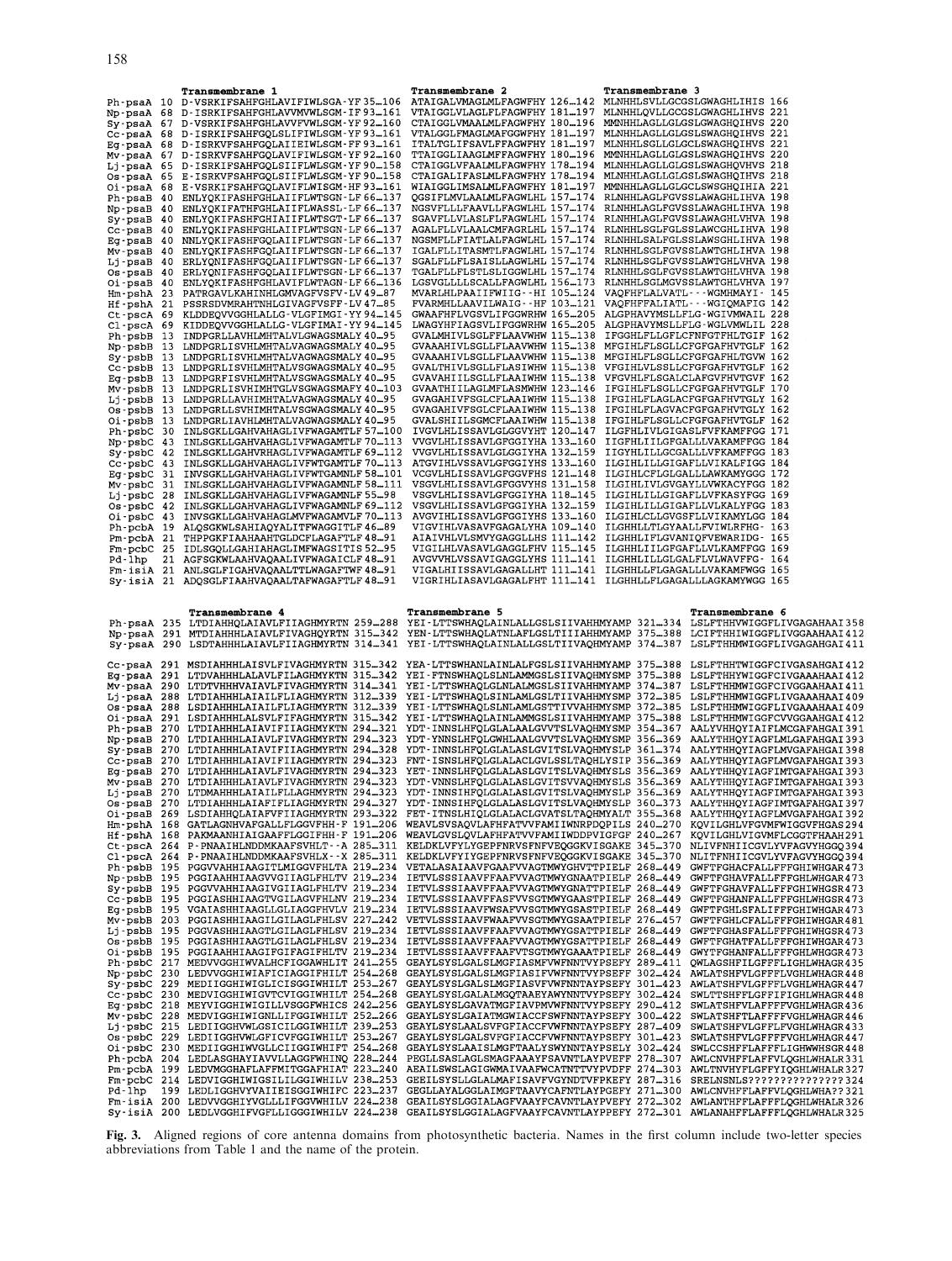

Fig. 4. Phylogenetic tree based on analyses of 159 amino acid residues from core antenna domains. Branch lengths are derived from the maximum likelihood analysis. Numbers indicate bootstrap percentages for 1000 replicates each of maximum likelihood, parsimony, and neighbor joining (ML/P/NJ). Ovals indicate clusters of proteins with the same name and function. Two-letter species abbreviations are listed in Table 1.

yza), a dicot (Lotus), a green alga (Mesostigma), a rhodophyte (Cyanidium), a diatom (Odontella), and a euglenid (Euglena).

Accessory antenna sequences used include IsiA from Fischerella and Synechocystis, PcbA from Prochlorococcus and Prochlorothrix, PcbC from Fischerella, and a gene from Prochloron didemni identified simply as a ''light-harvesting-protein.'' While many more sequences are available, the sequences in our analysis appear to reflect the full range of diversity of known antenna proteins (Garczarek et al. 2001).

Inferred amino acid sequences were aligned using the BioEdit program (Hall 1999) with CLUSTALW, then adjusted manually. Length differences and divergent evolution have rendered full alignment extremely difficult, however, functional constraints insure that some residues and structures are conserved. Though structural data are only available for a few organisms, all the sequences should contain six transmembrane a-helices with binding sites for pigment molecules. Six hydrophobic regions were identified in each, and while binding sites have only been directly observed for some of the proteins (e.g., Redding et al. 1998), others can be postulated at the location of rare amino acids. Histidine is particularly effective at binding pheophytins, either by coordinating the central  $Mg^{2+}$  or by forming hydrogen bonds (Ivancich et al. 1998; Ivancich and Mattioli 1998) and seems to be conserved. The final data set included 159 amino acid sites from those regions of the alignment judged to correspond to the six transmembrane domains acting as a core antenna domain in each protein (Fig. 3).

#### Phylogenetic Analyses

The data set was analyzed using the PHYLIP package of phylogenetic software (Felsenstein 1989). When sequences are only distantly related, DNA data can contain high levels of noise, as a large number of sites mutate through only four states. Having stronger constraints and more states, amino acid sequences are expected to change more slowly and have a higher signal-to-noise ratio. Consequently, amino acid sequences were used in the analyses. SEQBOOT was used to

create 1000 bootstrapped data sets, which were analyzed using PROML, PROTPARS, and PROTDIST/NEIGHBOR with default settings. PROML constructed maximum likelihood (ML) trees using the Jones–Taylor–Thornton (1994) data matrix. PROTPARS constructed minimum-length trees weighting all sites equally. PROT-DIST constructed matrices representing the distance between each pair of taxa, using the Jones–Taylor–Thornton data matrix, then NEIGHBOR used a neighbor joining (NJ) algorithm to connect the nearest species to form a tree. CONSENSE was used to make a consensus of all 1000 trees for each method (Felsenstein 1989).

### Results

Phylogenies based on ML, parsimony (P), and NJ all produced trees showing the same relationship between protein clusters. Figure 4 presents the ML tree for core antenna domains. The NJ tree had similar relative branch lengths. Bootstrap scores appear as a list of three numbers representing ML, P, and NJ analyses, respectively.

In the likelihood analysis, we assumed a constant rate of evolution across all sites, believing that the data would not support additional variables. To ensure the robustness of this assumption, we repeated the analysis with gamma-distributed rates. That analysis produced the same tree with higher support (data not shown). Nonetheless, we believe the bootstrap values from the constant rate analysis more accurately reflect our confidence.

Clusters of core antenna domains corresponding to the gene names PshA, PscA, PsaA, PsaB, and PsbB all receive strong support as monophyletic groups. Only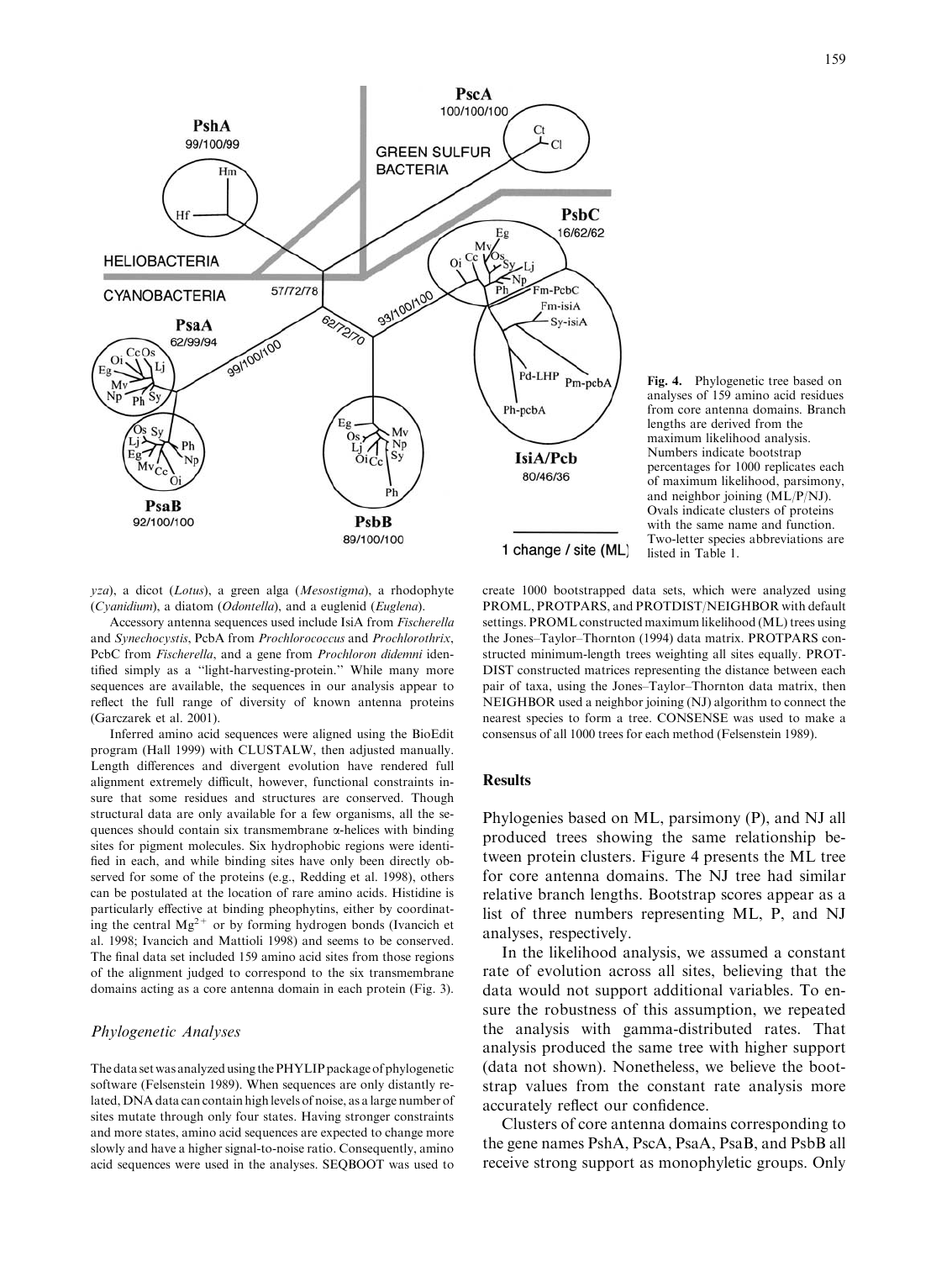PsbB and PsaA failed to achieve 90% confidence from all three methods. The PsbB clade received only 89% ML bootstrap support. Most of the 110 dissenting trees, however, grouped PscA with subsets of PsbB and are most likely an artifact of the unstable position of the long branch leading to PscA. The PsaA clade received only 62% ML bootstrap support. The most common alternative arrangement placed plastidial PsaA sequences from angiosperms  $(O. sativa$  and  $L. japonicus)$ at the base of a PsaA/PsaB clade and the sequences from other photosynthetic eukaryotes with cyanobacteria. Since considerable evidence has been presented indicating that plastids have a single origin (Palmer 2003), the basal placement of the two angiosperm sequences is almost certainly an artifact. The next most common alternative arrangement placed Synechocystis PCC6803 at the base of the PsaA/PsaB clade (6.2% ML bootstrap support). No other alternative tree received ML bootstrap support above 1%. PsaA monophyly is clearly indicated by high P (99%) and NJ (94%) bootstrap support.

Internal branches, representing older evolutionary events showed mixed support. No method gave strong support for monophyly of either PsbC or IsiA/ Pcb, but all methods provide strong support for a group that contains both (93/100/100). Either the accessory antennas arose from within PsbC or vice versa. Analyses found almost unequivocal support (99/100/100) for the branch separating PsaA and PsaB from the remaining core antenna domains.

The PsbB/PsbC/IsiA/Pcb clade receives only moderate bootstrap support (62/72/70). The bestsupported alternative hypothesis (26/23/28) groups the PSII core antenna protein PsbB with the core antenna domains of PscA (green sulfur bacteria) and PshA (heliobacteria), but this requires separating the long RC1s on the tree. Such a hypothesis requires either loss and regain of the longer form or two origins, both of which are less parsimonious then the primary hypothesis shown in Fig. 4. Grouping PsbB/ PsbC/IsiA/Pcb, all of the proteins containing only a core antenna domain, is both evolutionarily appealing and supported by the data.

Anoxygenic RCs PshA and PscA likewise cluster together in all three analyses (57/72/78). Some support is given for a group including PscA and PsbB  $(13/1/10)$ , but this once again unparsimoniously separates the long and short proteins. Other alternative hypotheses group the long PSI cores (PsaA and PsaB) with PscA  $(20/19/9)$  or PshA  $(18/8/4)$ , which maintains the long/short division but separates the cyanobacterial species on the tree.

# **Discussion**

Phylogenetic analyses answer the first question presented in the introduction: protein names reflect



Fig. 5. Diagrammatic, unrooted tree showing the reaction center and group in which each protein cluster occurs. Internal branches are labeled for discussion of rooting possibilities.

natural categories in all cases except PSII core antenna protein PsbC and the accessory antenna proteins IsiA/Pcb. Horizontal transfer need not have occurred from within one of the modern protein clusters, though a  $psbC$  or  $isiA/pcb$  gene must have been duplicated at some point within the cyanobacterial lineage. Addressing the second and third questions—involving earlier horizontal transfer of core antenna domains and the relationship between RC1 and RC2—will require a closer look at the tree and where it should be rooted.

A connection between PsbC and IsiA/Pcb has been proposed previously by several authors (La-Roche et al. 1996; van der Staay et al. 1998), based solely on visual similarity. LaRoche et al. (1996) do phylogenetic analyses only within the cluster, while van der Staay et al. (1998) presuppose the relationship by using PsbB as an outgroup. In neither case are relationships with other proteins or the direction of evolution on the tree addressed, so no conclusions could be drawn about monophyly of the groups.

In our analysis, two lines of reasoning support a derivation of the accessory antenna proteins (IsiA/ Pcb) from within the PsbC cluster. First, PsbC is an integral part of PSII, present in all cyanobacteria and all plastids, whereas the use of accessory antennas appears to be an optional feature of PSI, found in only a few cyanobacteria (Garczarek et al. 2000). Second, primary and tertiary structural features that are shared by PsbB and PsbC (Barber et al. 2000), but not by the accessory antennas, are easier to explain by divergence of the accessory antennas from PsbC than by convergence of PsbB and PsbC after the latter was derived from an accessory antenna.

Bearing these things in mind, the data can be diagrammed as a tree of core antenna domains spanning RC1, RC2, and accessory antennas (Fig. 5). This tree, however, is nondirectional, as none of the phyloge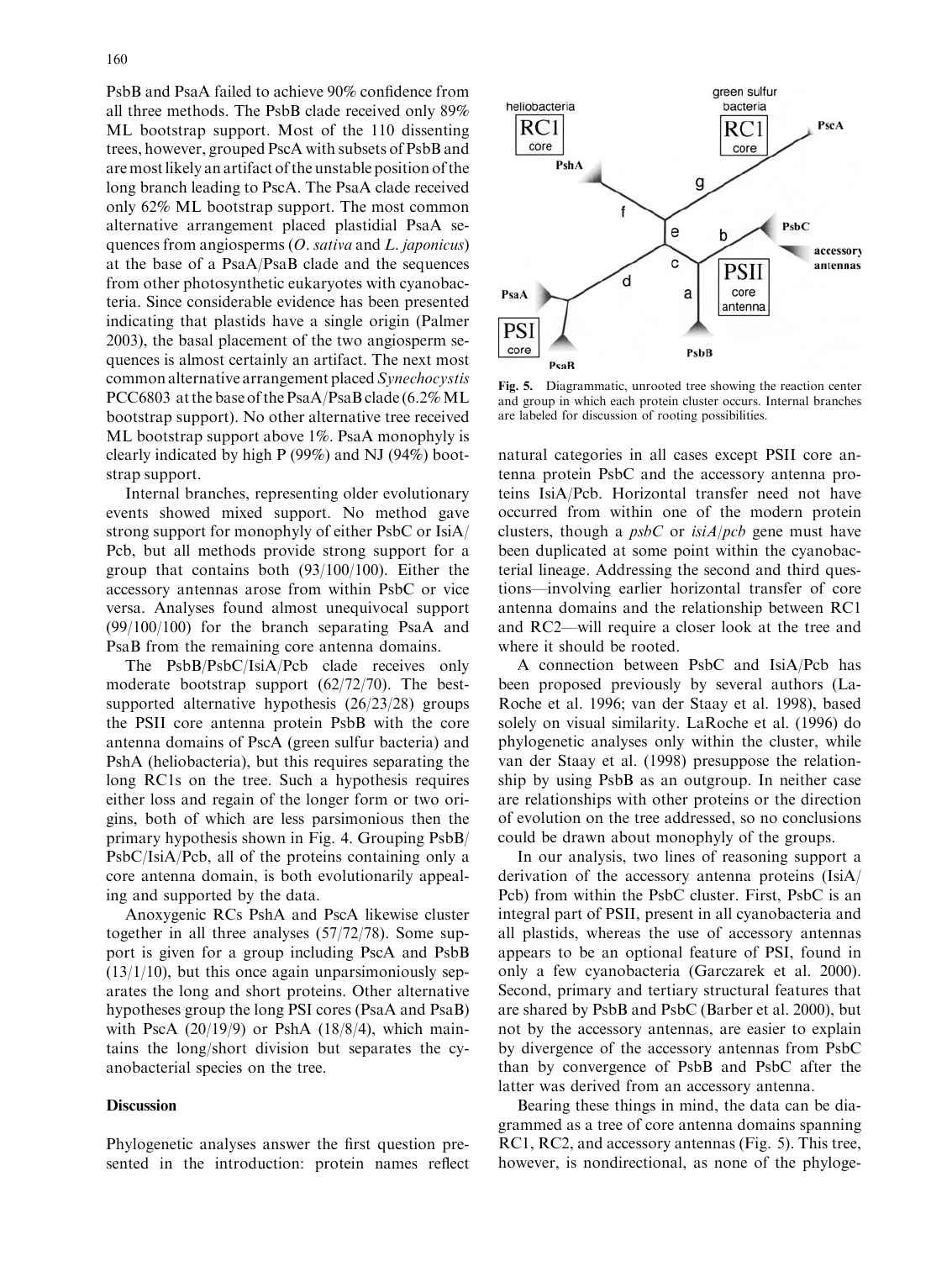netic methods used provides a root. The analyses, indicating that PshA, PscA, PsaA, PsaB, PsbB, and PsbC (+IsiA/Pcb) are monophyletic groups, implicitly assume that the root lies not within these clusters but somewhere on the internal branches. This assumption seems reasonable; a placement of the root within any of the clusters would necessitate a complicated history of RCs with extremely unequal rates of change in different parts of the tree.

The homodimeric RC is ancestral to the heterodimeric equivalent (Blankenship 2002, p 235), suggesting that the root should not be placed between the two core proteins of PSI (PsaA and PsaB) or between the core antenna proteins of PSII (PsbB and PsbC). The RC1 cores of heliobacteria (PshA) and green sulfur bacteria (PscA) are homodimeric. Other things being equal, heterodimer formation from a homodimer is more reasonable than the reverse. Equally, a heterodimer shows greater specialization, is more likely to have complex interactions with surrounding proteins, and is therefore less likely to be horizontally transferred. An ancestral homodimer is the most elegant solution: all three groups inherited a homodimeric RC1 from a common ancestor or there has been horizontal transfer of a homodimeric RC1 to, or from, the cyanobacterial lineage. In each scenario the branches connecting psaA and psaB do not hold the root of the RC1 tree.

One can imagine a scenario wherein the core antenna domain originated on branch a or b in Fig. 5. This would entail an early free antenna much like the modern accessory antennas, which was co-opted by a RC2 and later joined the core protein of RC1 by gene fusion. We do not find this scenario compelling for two reasons. First, it would require that one branch of the heterodimer evolved much more rapidly than the other. With branches a and b of similar length, and representing genes with, ultimately, the same expression pattern and function, common descent from their intersection seems the simpler explanation. Additionally, the ancestral presence of both PSI and PSII heterodimers in the cyanobacteria makes an origin on branch e, f, or g aesthetically pleasing in that this would allow similar evolution time/rate within the cyanobacteria for psaA, psaB, psbB, and psbC. Second, gene fission is easier to imagine than gene fusion when the physical location of the expressed proteins is so important and consistent. This is not to say that fusion in this case is impossible. At some point in history, the long core protein of RC1 must have been assembled from smaller functional pieces. It seems improbable that such fusion events would have maintained the tertiary structure, while a fission event almost necessitates such a conservation. We cannot definitively rule out origin on branch a or b, however, such a scenario would require additional explanations regarding deviation in evolutionary rates and conservation of tertiary structure.

Placement of the root on branch c would necessitate one of two possible hypotheses: origin of a short RC core protein, followed by fusion, or origin of a long RC core protein with core antenna domain, followed by fission. The former hypothesis faces difficulties similar to those presented for rooting on branches a and b. The latter is very similar in nature to rooting the tree near the intersection of branches c, d, and e as discussed below. Thus rooting on branch c should be considered as a possibility, but not a uniquely compelling one.

Placing the root somewhere on internal branches d–g would imply that a homodimeric RC was ancestral and that its core protein included an antenna domain. Core antenna proteins psbB and psbC would then have originated on internal branch c by fission of the antenna domain from the longer core protein. Note that this in no way requires that the short RC2 protein is the result of such a fission, only the core antenna proteins, psbB and psbC, and the accessory antenna proteins. The relationship between RC1 and RC2 remains an open question.

Rooting on any of branches d–g would be compatible with the origin of RC1 in an ancestor of cyanobacteria and its subsequent transfer (either directly or indirectly) to heliobacteria and green sulfur bacteria. Rooting on any of branches e–g would also be compatible with an RC1 origin outside the cyanobacterial lineage. Possibilities include horizontal transfer(s) and RC1origin in a common ancestor of green sulfur bacteria, heliobacteria, and cyanobacteria, with RC1 vertically transmitted to all three descendant groups. The origin of a heterodimeric RC1 (=PSI) and the fission of the core antenna domain to produce PsbB and PsbC would then be limited to the cyanobacterial lineage.

Placing the root on branch g and invoking purely vertical transmission of core antenna domains/proteins is most consistent with the data and our knowledge of the molecules. This is the branch that separates RC1 of green sulfur bacteria from RC1 of heliobacteria and cyanobacteria. A root close to the origin of branch g would be near the midpoint of the unrooted tree and would thus be compatible with a rough molecular clock. Although it cannot be determined whether the tree is clock-like, PsaA, PsaB, PsbB, and PsbC are represented in the trees by the same taxa, and these sequences are all roughly equidistant from their presumed common ancestor (if the root is somewhere on branches e–g). Furthermore, the accessory antennas appear on longer branches, consistent with their having fewer interactions with other molecules and being less constrained than the core molecules. A rooting on branch g would also be consistent with the 16S rRNA phylogeny that places green sulfur bacteria basal to heliobacteria and cyanobacteria (Fig. 2). A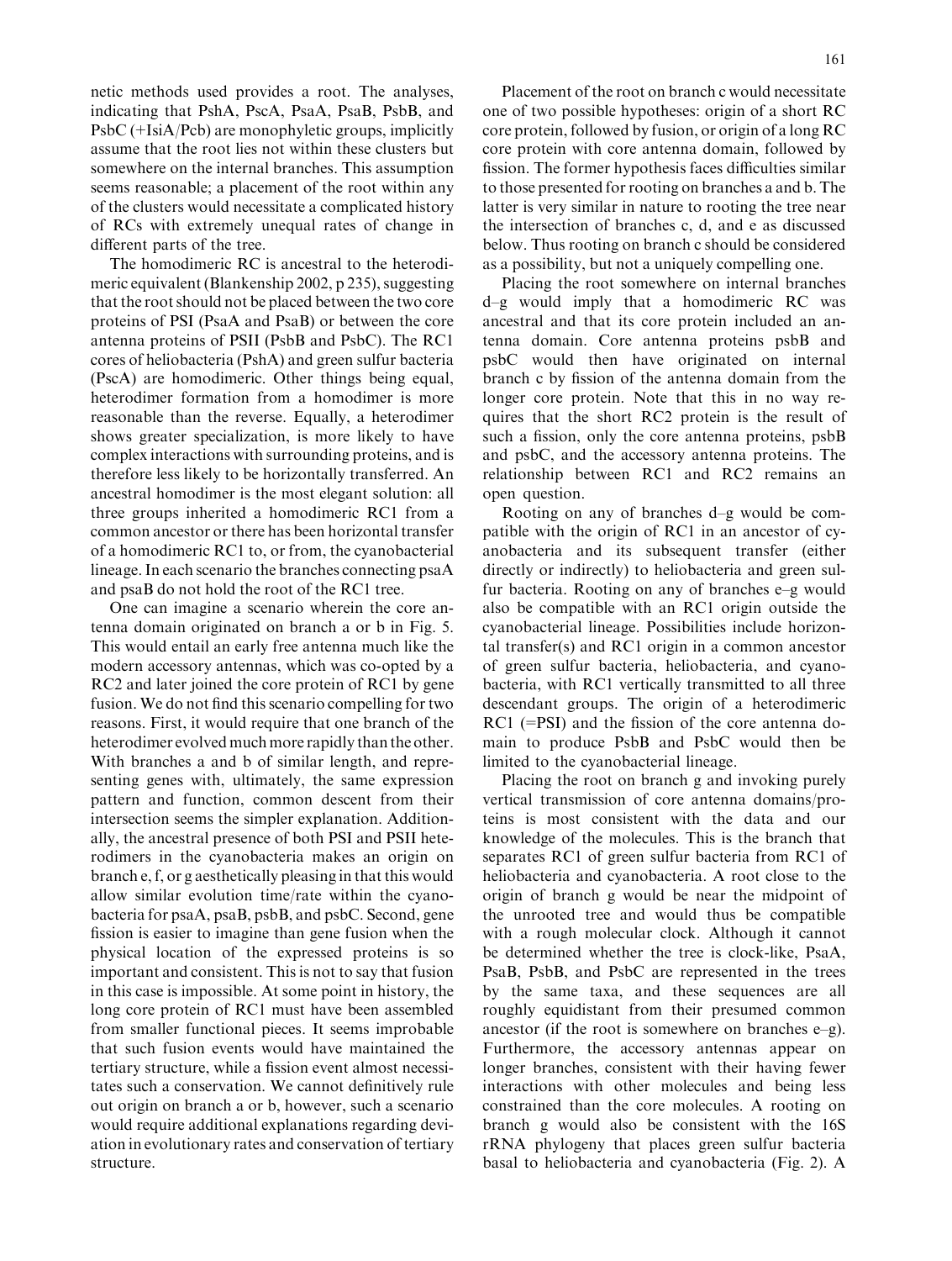root on one of the adjacent branches (e or f) would present similar advantages and affect the interpretation minimally. Branch g has been chosen here, simply because it is longest and consistent with the 16S tree presented in Fig. 2.

The data from core antenna domains are entirely consistent with a scenario wherein no horizontal transfer occurs in the history of RC1. The hypothesis, however, rests on an appeal to the tree presented above, in particular, on branch e separating RC1 core antenna domains from anoxygenic phototrophs and cyanobacteria. This hypothesis might be further defended by clear signature sequences on both sides of the branch. At this time we feel the limited number of representative genes from heliobacteria and green sulfur bacteria make such an endeavor highly speculative. Likewise, when more sequences are available, it is hoped that a clearer, more confident phylogeny will appear. At present, it is sufficient and significant to note that the data are more consistent with the topology in Fig. 5 than any other hypothesis. Alternatives cannot be ruled out. Nonetheless, it is interesting to note that the favored topology is entirely consistent with the 16S rRNA phylogeny, and horizontal transfer is not necessary to explain the current distribution of RC1.

It could be argued that a hypothesis without horizontal transfer in the case of RC1 cannot be truly parsimonious if it necessitates horizontal transfer of RC2. The history of RC2 cannot be addressed on the basis of the data presented here. It may be that the distribution of RC1which we present makes it more difficult to imagine an RC2 evolution and distribution which would not require invoking horizontal transfer. Even if this were the case, however, we are inclined to believe that horizontal transfer is more common for RC2. One case has been documented (Igarashi et al. 2001) and several more are highly likely (Mix, unpublished). The evolution of RC1 is, here, our sole concern.

The most compelling hypothesis then posits that a homodimeric RC1 was already present in a common ancestor of green sulfur bacteria, heliobacteria, and cyanobacteria. The descendants of this common ancestor include many nonphototrophic members. Therefore, the elimination of horizontal transfer from the history of RC1 requires multiple losses of phototrophy. We suggest that RC1was lost in most intervening taxa as surviving lineages found new sources of energy (heterotrophy) and as obligatory phototrophs were outcompeted by oxygenic cyanobacteria.

In summary, the following hypotheses arise from our analyses explaining evolutionary relationships among core antenna domains/proteins.

1. The most recent common ancestor of all RC1-containing bacteria had a homodimeric RC that has been retained in heliobacteria and green sulfur bacteria.

- 2. A segment of the RC1 core protein gene was duplicated early in the history of cyanobacteria, resulting in the production of a core antenna protein that may initially have acted as an additional antenna for PSI or have been directly recruited toits current function (if RC2 core proteins were already present).
- 3. This core antenna protein duplicated to produce the ancestors of PsbB and PsbC.
- 4. The RC1 core protein duplicated to produce the ancestors of PsaA and PsaB. This duplication resulted in the current heterodimeric form of the PSI RC.
- 5. The PsbB/C and PsaA/B duplications were already present in the common ancestor of modern cyanobacteria, as was a heterodimeric RC2 core (composed of psbA and psbD). Relative branch lengths suggest that the duplication that produced the PSII core antenna proteins, PsbB and PsbC, preceded the duplication that produced the PSI core proteins, PsaA and PsaB. This suggests that the pseudosymmetric core of PSII ( $psbA + psbD$ ) predates the pseudosymmetric core of PSI (PsaA + PsaB).
- 5. Accessory antenna proteins, IsiA and the Pcb proteins, were derived from PsbC in different lineages of the cyanobacterial radiation.

Acknowledgments. Special thanks go to Michael Madigan, Robert Blankenship, Joseph Felsenstein, Charles Marshall, and John Wakeley for learned advice. This work was supported by NASA/Goddard Space Flight Center through the Graduate Student Researchers Program NGT5-101 (to L.J.M) and NASA Research Grant NAGS-10906 (to C.M.C.)

# References

- Barber J, Morris E, Buchel C (2000) Revealing the structure of the photosystem II chlorophyll binding proteins, CP43 and CP47. Biochim Biophys Acta Bioenerg 1459:239–247
- Baymann D, Brugna M, Muhlenhoff U, Nitschke W (2001) Daddy, where did (PS)I come from? Biochim Biophys Acta Bioenerg 1507:291–310
- Beja O, Aravind L, Koonin EV, Suzuki MT, Hadd A, Nguyen LP, Jovanovich S, Gates CM, Feldman RA, Spudich JL, Spudich EN, DeLong EF (2000) Bacterial rhodopsin: Evidence for a new type of phototrophy in the sea. Science 289:1902–1906
- Bibby TS, Nield J, Barber J (2001) Iron deficiency induces the formation of an antenna ring around trimeric photosystem I in cyanobacteria. Nature 412:743–745
- Bibby TS, Mary I, Nield J, Barber J (2003) Low-light-adapted Prochlorococcus species possess specific antennae for each photosystem. Nature 424:1051–1054
- Bieszke JA, Braun EL, Bean LE, Kang S, Natvig DO, Borkovich KA (1999) The nop-1 gene of Neurospora crassa encodes a seven transmembrane helix retinal-binding protein homologous to archaeal rhodopsins. Proc Natl Acad Sci USA 96:8034–8039
- Blankenship RE (1992) Origin and early evolution of photosynthesis. Photosynth Res 33:91–111
- Blankenship RE (2002) Molecular Mechanisms of Photosynthesis Blackwell Science, Maiden, MA
- Blankenship RE, Hartman H (1998) The origin and evolution of oxygenic photosynthesis. Trends Biochem Sci 23:94–97